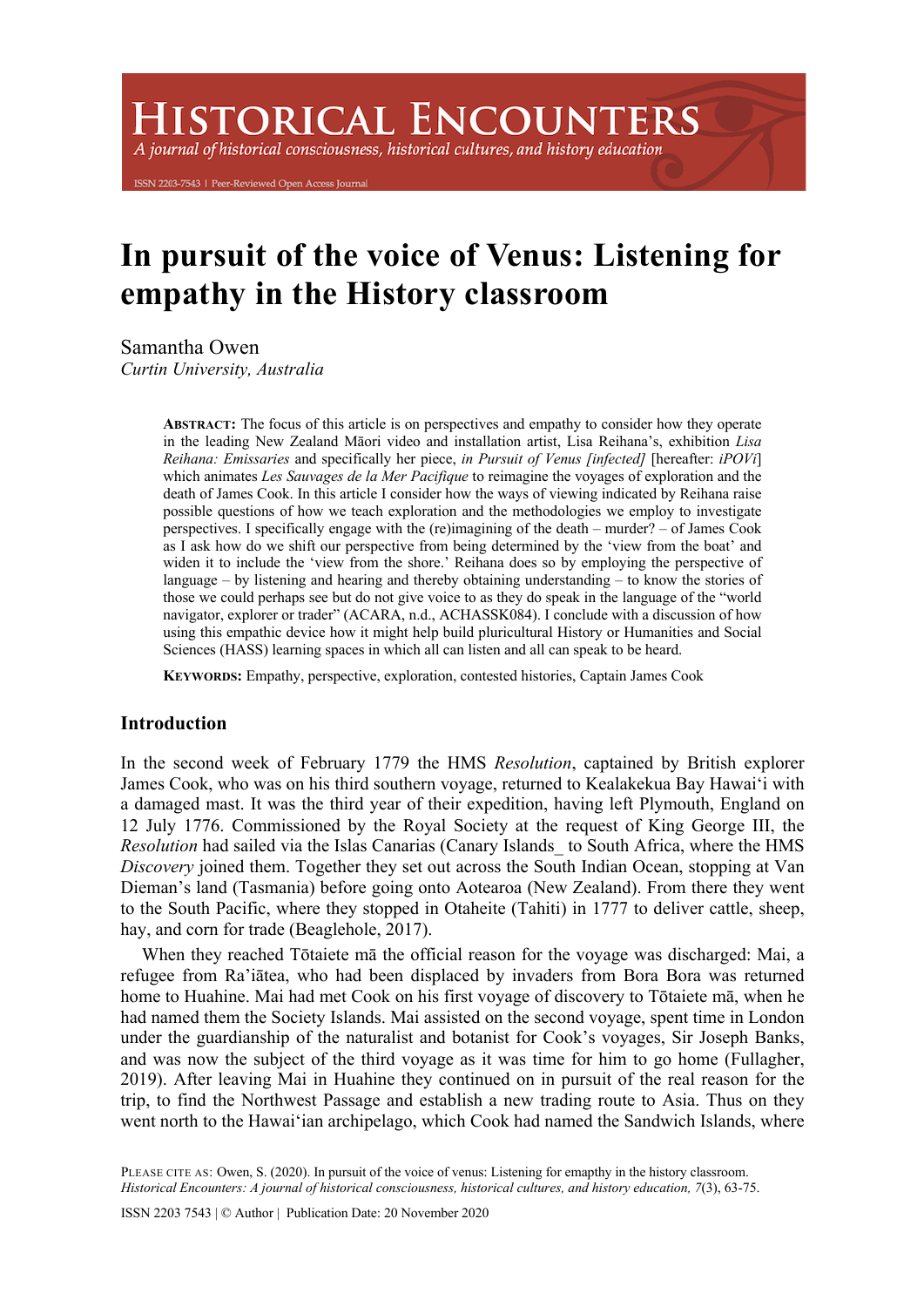they stopped briefly and continued to Nookta Sound or King George Sound, which Cook had also renamed the year before. After a brief sojourn in the Alaskan seas the expedition turned south again as the weather was too dangerous. They sighted Maui in late-November 1778 and stayed in the bays of Hawai'i trading with those who came to the ships. In mid-January 1779 they came to Kealakekua Bay and Cook and his crew went ashore during a time of peace, the festival of Makahiki, to worship the Polynesian god, Lono. The *Resolution* and the *Discovery* left the bay on 4 February 1779 to try to go north again but they were forced to return shortly afterwards (Beaglehole, 2017).

They chose Kealakekua Bay but this time they were not so well received, the season had changed. On 13 February 1779 a cutter<sup>1</sup> was taken from the HMS *Discovery* and the next day Cook and a small crew of marines left the HMS *Resolution* and went ashore to demand its return. Cook tried to do so by taking Kalani'opu'u, the Aliʻi nui or supreme leader of Hawai'i hostage by inviting him to come to the ship. Kalani'opu'u's supporters advised him not to go with Cook. In the resulting scuffle on the beach Cook, four Marines and 16 local people were killed (Howe, 1996; Frame, 2019). Cook's body was baked and the bones cleaned and then wrapped. Some bones and clothes were returned to his crew (Obeyesekere, 1992; Sahlins, 1995; Borofsky, 1997).

Still recovering from the horror and loss, the voyage in search of the north passage continued without the starred captain and after further mishap, the succeeding captain, Charles Clerke, died of tuberculosis, returned home on 4 October 1780 with John Gore assisted by John King in command (Beaglehole, 2017). On return home the journals from the journey were given in to the Admiralty and Dr John Douglas, Canon of St Paul's, was employed to edit Cook's and the crews' journals to produce an official account of the third voyage (Beaglehole, 2017; Currie, 2005). It was published in June 1784 in three volumes and the illustrations and plates were mostly the work of John Webber (Cook, 1784). Employed by Banks as a topographical artist, Webber had travelled on the *Resolution*. Webber submitted to the Admiralty 200 sketches, drawings, oil paintings, and engravings of the trip, many of which featured ceremonies, rituals, banquets and human sacrifices. Not included in the account was Webber's oil painting, *The Death of Captain Cook* (1781-83), which was made into an engraving by Francesco Bartolozzi and William Byrne in 1784, and is one of the bestknown imaginings of Cook's death (Joppien, 1992). Webber did not see the murder but based his rendering on his experiences on the voyage. The topography of the scene is accurate and taken from a drawing he had made when he visited. The portrayals of the Hawai'ian people and their dress and weapons are also based on his previous observations. The scene makes Cook a hero: he is dominated on the beach by a crowd of weapon wielding Hawai'ians. Cook is portrayed as a man of peace – he holds out his hand to stop his men in the small cutter from firing. He is guarded by Lieutenant Molesworth Phillips lies on the ground and fires at the enemy. Behind Cook a Hawai'ian chief, identifiable by his cloak, stands poised apparently about to stab Cook in the back of the neck with a spear (Domercq, 2013). The scene is violent, desperate and carnivalesque. There is no hint that Cook has started the furious activity and had given the order to his men to fire.

After his return to Britain, and until his death in 1793, Webber travelled across Europe exhibiting. Webber's work was seen by the painter Jean-Gabriel Charvet who had been commissioned by Joseph Dufour et Cie to produce a wallpaper for the 1806 *Exposition des produits de I'industrie française* [Exhibition of French Industrial Products]. The brief was for something spectacular as it was the first major intervention into the luxury market for Dufour and his brother since they had moved from Lyon moved to the new industrial town of Mâcon (Bioletti, Ranson and Peel, 2008). Charvet produced *Les Sauvages de la Mer Pacifique,* which was 2.5metres high and 10 metres long and comprised 20 Drops, or panels, each 540 mm wide, which was the official standard of the time for wallpaper width (Bioletti, Davey and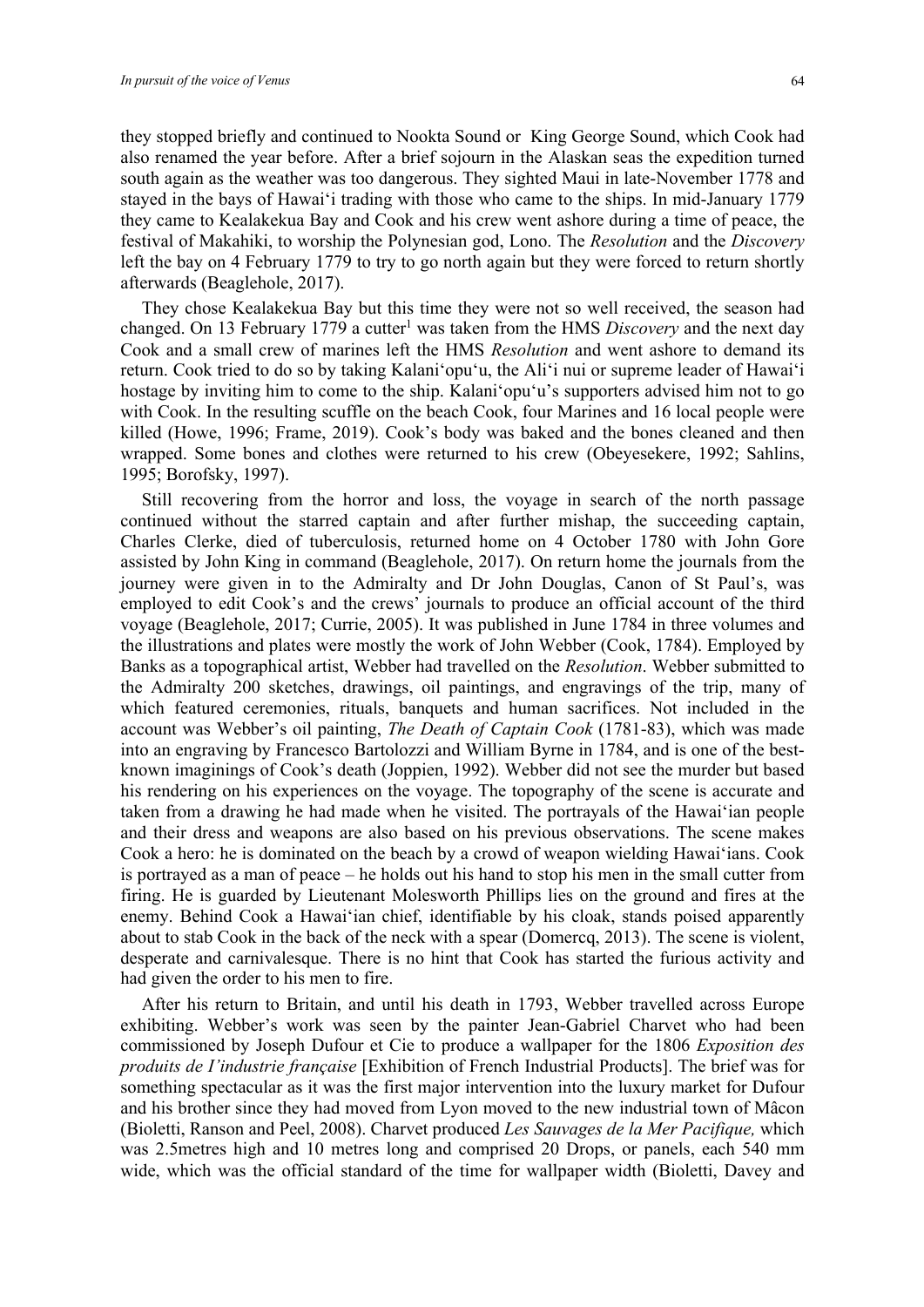Peel, 2008). The panoramic neoclassical wallpaper re-imagined the voyages of the Explorers of the Age of Sail – Cook, Jean-François de La Pérouse and Louis Antoine de Bougainville (Webb, 2015). The commercially focused wallpaper immediately became popular choice to adorn the walls of the aristocracy as the representational choices in the wallpaper reflected current fashions (Thomas, 2017). On each drop of the wallpaper, vignettes were not arranged either chronologically or geographically and with a focus on "delight" (Webb, 2017, p. 119) fantasy replaced reality: the rich foliage motif came from South America, where Charvet had just visited and which was the next destination for explorers, the light skin and Roman dress represented current Empire fashion trends and a new fascination with Pompeii, and Enlightenment ideals – reason, equality, civilisation and progress – determined the perspective for the depictions of encounters with First Nations peoples (Smallman, 2018; Devenport, 2017b). The only rupture is in the background to Drops VIII and IX where Charvet, drawing on Webber's speculative imagining, depicts Cook's death (Smallman, 2018). Here we can see Hawai'ians charging the shore, a small cutter in the water and the HMS *Discovery* and HMS *Resolution*. Cook is only a blur. Reminders of the hostile encounters Cook and his crews experienced, comprise the vignettes. Mt Yasur on the island of Tanna in the French and British colonised New Hebrides is shown billowing smoke and indicating danger, a reminder of the hostile welcome Cook received there in 1774. Identifiable by his helmet and cape, Chief Kaneena, another of Webber's subjects, watches Cook's death. Just behind him – and spectating from Aotearoa, sits Chief Kaoora, who Cook recorded had cannibalised ten of Captain Furneaux's crew earlier in the voyage (Beaglehole, 2017, p. 68). The positioning in the vignette reinforces Webber's narrative and depicts "Cook as a tragic victim of his own humanity" (Looser, 2017, p. 454).

It is this image and understanding of Cook's death which persisted and was perpetuated by the "pioneer of modern Cook studies," the New Zealand historian, John Cawte Beaglehole (Ashley, 2007, p. 109). However, since the 1960s this view has been consistently destabilised (see, for example, Daws 1968; Obeyesekere, 1992; and Sahlins, 1995), and was directly challenged in 2004 following the 'discovery' of John Cleveley the Younger's 1784 aquatint,<sup>2</sup> which was the preparation for his own, *The Death of Cook*. The preparation portrays Cook as an active participant in the battle, and with his musket pointed at the Hawai'ians on the beach (Domercq, 2013, 48). In 2017 leading New Zealand Māori video and installation artist Lisa Reihana entered the debate with her piece *in Pursuit of Venus [infected]* [hereafter: *iPOVi*], a 64-minute multichannel panoramic video installation on a 26-metre screen wall, which animates *Les Sauvages de la Mer Pacifique* to reimagine the voyages of exploration and the death of Cook.

In this article I consider how Reihana treats historical empathy and what this might offer for History and/or Humanities and Social Sciences (HASS) learning spaces. Cook first appears in the Australian Curriculum in the Year 4 Humanities and Social Sciences Syllabus under the curriculum content description: "ACHASSK084: The journey(s) of AT LEAST ONE world navigator, explorer or trader up to the late eighteenth century, including their contacts with other societies and any impacts." The elaboration for the curriculum code includes the specification, students "develop understandings about contact between societies (continuity and change, cause and effect) and its effects on people and their environments (perspectives, empathy)" (ACARA, n.d., ACHASSK084). The focus of this article is on perspectives and empathy: "understanding that people and societies think differently in different social, cultural and historical situations, including ourselves" (Allender et. al. 2019, p. xxiv). Following Yeager et al's (1998) finding that empathy is a device by which we can see from someone's point of view without having to hold the same values and understandings as them, I question how do we engage in new ways of knowing and understanding these explorations and colonial first contacts? How do we change from always seeing from just the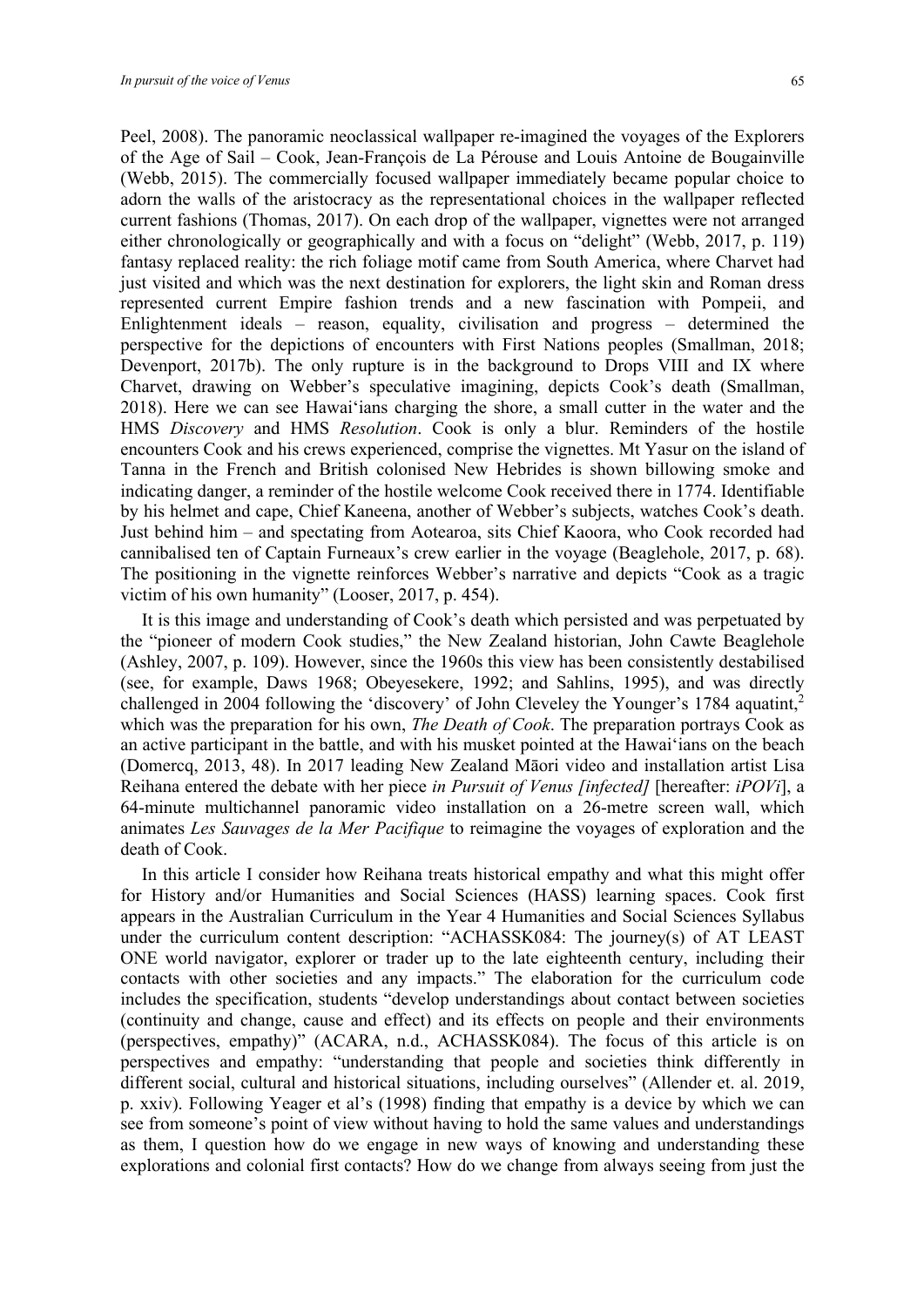point of view of the coloniser and thereby privileging their experience? I do so by analysing

how Reihana establishes empathy in *iPOVi* and how in her reimagining of the death of Cook she shifts our perspective from being determined by the view from the boat and widens it to include the view from the shore. I argue she does so by employing the perspective of language – by listening and hearing and thereby obtaining understanding – to know the stories of those we could perhaps see but do not give voice to as they do speak in the language of the "world navigator, explorer or trader" ACARA, n.d., ACHASSK084). To do so I first outline a historiography of historical empathy and historical perspective and then move to a discussion of Reihana's work. I conclude with a consideration of how using this empathic device might help build pluricultural History or HASS learning spaces in which all voices can be heard and speak to be heard.

#### **Historical perspective and historical empathy**

The question of how we shift our perspective from the 'view from the boat' and widen it to include the 'view from the shore' has occupied two parallel and intrinsic historiographical discussions which I shall address here: the emergence of a literature on historical empathy and historical perspective and in Australian history movements to recognise that history does not begin in 1788 with the arrival of the First Fleet. Nevertheless, I begin in England. In his seminal 1961 Trevelyan lecture, *What is history?* E.H. Carr raised the question of the place of empathy in the doing of history. He defined history as "a continuous process of interaction between the historian and his facts, an unending dialogue between the present and the past" (E.H. Carr, 1961, p, 30). Later, he elaborated that history "is a social process", the act inquiry draws into conversation "the society of today and the society of yesterday" in a manner which is authentic and meaningful (E.H. Carr, p. 32). Carr suggested that to avoid bias – inherited or otherwise – in history writing then the historian should adopt "Who, When, Why" as an inquiry formula for historical and historiographical methodology, that these questions must be asked exhaustively of all characters, landscapes and situations so as to produce the most complete historical picture. Carr warned that the effects of not doing so would be to only find a "best story", what Peter Seixas later defined as a controlled and selected narrative which is presented as objective and unmediated in an attempt to create a collective memory for the society it serves (Seixas, 2000). Carr instead elaborated what Peter Seixas later termed the "disciplinary approach", which relies on taught skills as disciplinary methodologies are used to assess multiple perspectives and understandings of a historical event.

Issues of perspective were raised by anthropologist W.E.H "Bill" Stanner in the 1968 Boyer Lecture, "After the Dreaming". Stanner reflected on "the Great Australian Silence", the absence of Aboriginal and Torres Strait Islander peoples from Australian history after European colonisation and the denial of genocide and systemic abuse (Stanner, 1969). In 1972 Henry Reynolds's work *Aborigines and Settlers: the Australian Experience, 1788–1939* tried to rethink the colonisation of Australia from a First Nations perspective. He characterised colonisation as bloody and brutal and asserted that colonisers met with resistance (Reynolds, 1972). These massacres are still the subject of the research, for example, Lyndall Ryan (2018) published the first account of genocide in *The Aboriginal Tasmanians* in 1981 and has since been the instigator of a continent-wide massacres map (Colonial Frontier Massacres in Australia, 1788-1930 https://c21ch.newcastle.edu.au/colonialmassacres/). Also published in 1981 was Richard White's *Inventing Australia*. White argued that the "idea of 'Australia' itself is a European invention" (p. ix) and that European views of First Nations people from the earliest landings formed an understanding of them as primitive. These views re-populated the explorers' understandings of what they viewed and recorded, and justified invasion (White, 1981, pp. 1-16).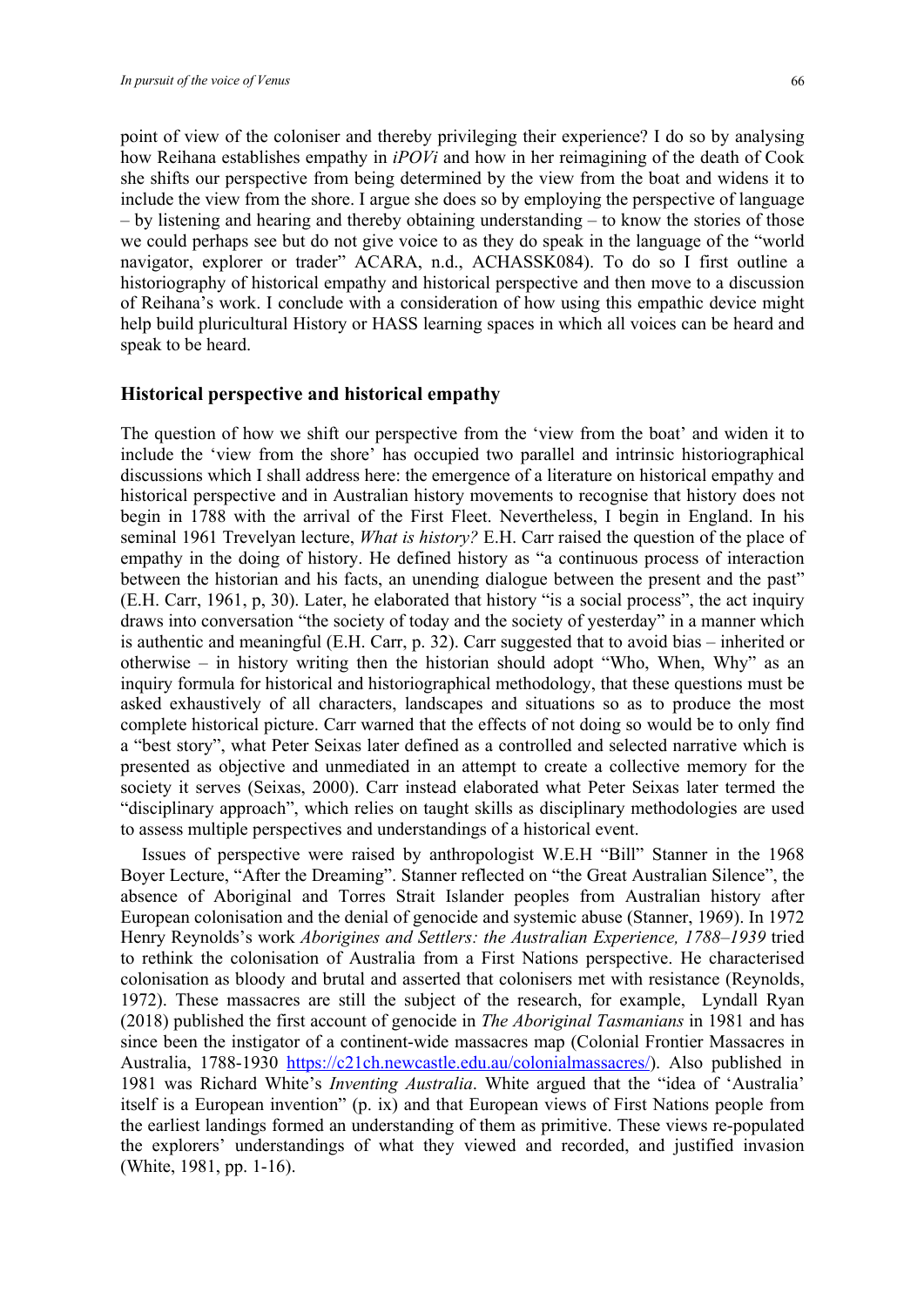In the 1990s feminist and multicultural approaches to history teaching further challenged singular perspectives of history and presented the possibility that when doing history, empathy can be registered for historical actors other than the privileged white male and to appreciate "human diversity and historical ambiguity" (Kornfeld, 1992, p. 28). Adopting what Seixas defined as a "postmodern approach", by analysing multiple narratives we question the roles each historical actor plays in contemporary society (Seixas, 2000). These historians have raised the question of how empathy is – or even can be – performed. How we can see from the point of view of historical subjects and reconstruct "others' beliefs, values, goals, any or all of which are not necessarily those of the historical investigator" (Riley, 1998). In 2004 Barton and Levstik argued that empathy was essential to the study of history as it meant that we did not simply understand past historical actors but we also cared about them and so were invested in the events they were involved with. They therefore defined historical empathy as "perspective recognition" and they assigned five key elements:

- sense of otherness:
- shared normalcy;
- historical contextualisation;
- multiplicity of historical perspectives; and
- contextualisation of the present (2004, pp. 210-221).

They stressed that key to historical empathy was a recognition that the subject/s under study may not share our views but that their perspective holds value. They also introduced the concept of reflexivity or critical reflection: we come to historical analysis in our particular historical present.

In her 2009 essay "Venus in Two Acts" Saidiya Hartman considered the limits of disciplinary methodology: "History pledges to be faithful to the limits of fact, evidence and archive" (p. 8). In Hartman's view violence is rendered through the promise of fidelity to the record and so she sought to alter how that was done by writing "at the limit of the unspeakable and the unknown." The method "mimes the violence of the archive and attempts to redress it by describing as fully as possible the conditions that determine the appearance of Venus and that dictate her history" (p. 1). Hartman names "Venus" or "a Black Venus" the ubiquitous slave figure forever present in history but whom remains unnamed and unidentified (p. 2). Of Venus we can ask who she is but "it would be impossible to answer such a question. There are hundreds of thousands of other girls who share her circumstances and these circumstances have generated few stories. And the stories that exist are not about them" (p. 2). We as the viewer are in her pursuit. How do we find, see and hear her? How do we "exceed […] the fictions of history […] allowing the narrative track to be rerouted or broken by the sounds of memory [...] and trying to unsettle the arrangements of power"? Most importantly, how do we restore the forgotten and unseen to the "category of the human" as it was those who are seen in the "parameters of history" who judged them only for the category of waste or disposal (p. 9). Hartman pushes beyond the definition of historical empathy as the "distinctly cognitive act of reconstructing past perspectives from available historical evidence" (Brooks, 2011, p. 166) with attention to the role played by affect (*ibid.* p. 167). Hartman does so by suggesting that we engage in "speculative arguments" (2009, p. 11): read at the limits of the archive not with the aim of "recovering the lives of the enslaved" but to understand their lives as fully as possible. She asserts we do so, by presenting the known story in a new sequence, by moving around the elements, by taking contested points to present the stories. The effect of doing so is two-fold: first it displaces the "official" version and renders unstable what are thought of as established sources of truth. Second, it makes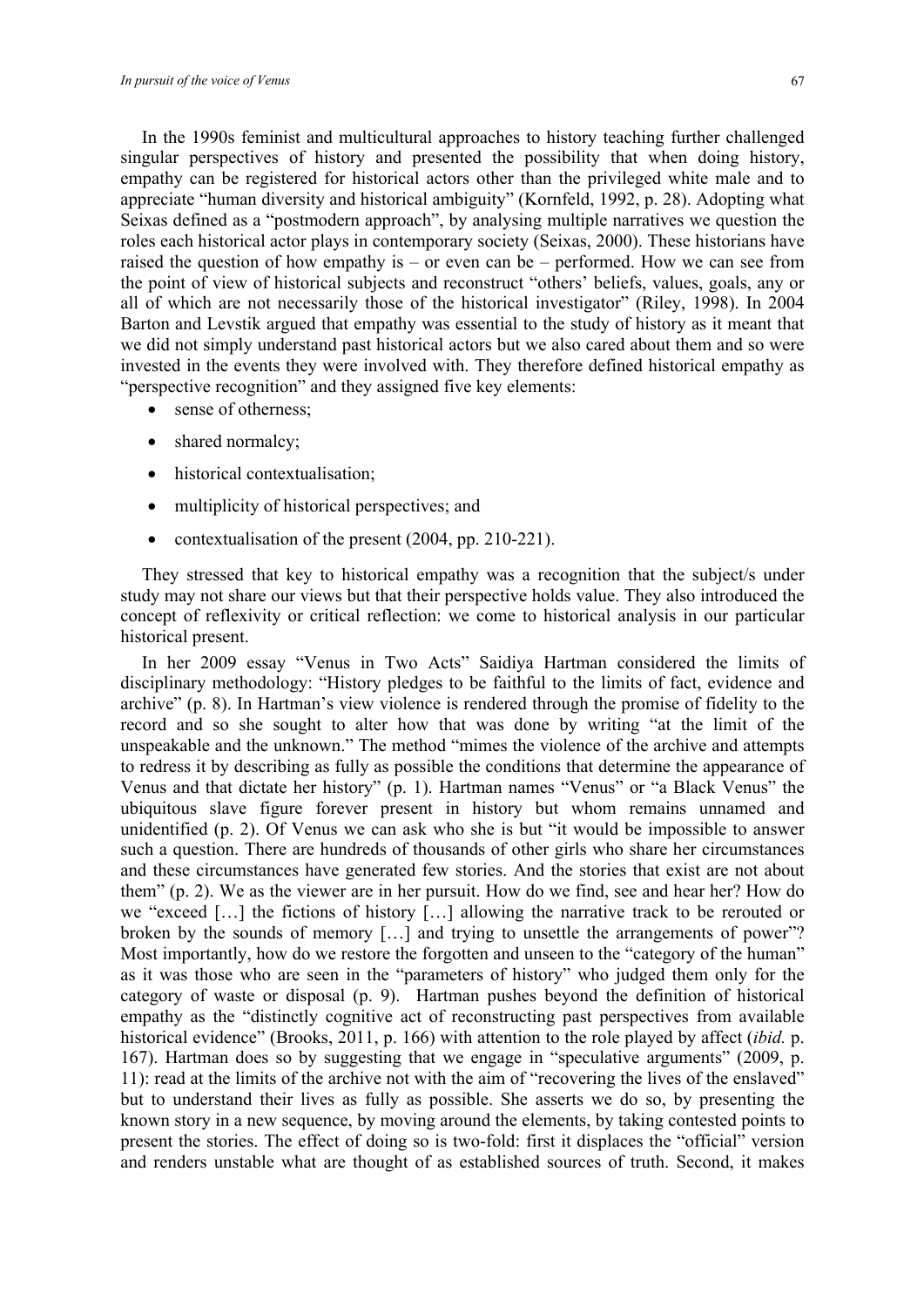"visible the production of disposable lives" – those who remain unreported, only appearing on the official transcripts of death. Thus we produce a "'recombinant narrative' which loops the strands of incommensurate accounts and which weaves present, past and future" (p.12).

In 2013 Jason Endacott and Sarah Brooks tried to model how this could be done by redefining the Barton and Levstik model into three parts: historical contexualisation; an affective connection; and perspective taking. The first requires deep understanding of the context and period under study (p. 43). The second looks to emotions and emotional responses and how they may have influenced the actions taken: this requires the student to accept the otherness of subjects under study even if they have different value priorities. This is what Lévesque terms the "moral judgment" dimension of historical empathy (2008). The third, perspective taking, or multiperspectivity, Seixas and Morton (2012) consider key to historical understandings. As Hartman's piece demonstrates, it requires the historian to look not just through the eyes of those under study but also those around them and to take into account that individuals and groups hold a range of attitudes, values and beliefs. It is this practice that Australian historian Iain McCalman elaborates in *The Reef* (2013). He opens with a discussion of perspective and historical and inherited hierarchies of power which persist to organise our society, and which assigned rank on the boat he wrote from. McCalman then thinks through the mindset which justified invasions and subsequent dispossessions by reviewing the voyages of Cook. Speculating on how he viewed the Great Barrier Reef on first encounter, McCalman asked whether Cook was "a Scottish Enlightenment man of reason hoping to see the cultivated landscape of civilisation, a British imperialist scouting for economic opportunities for future colonists, or simply a nostalgic Yorkeshireman [...]?" (p. 23), and how these identities determined his perspective and shaped the colonial experience in Australia.

Samia Khatun's *Australianama: The South Asian Odyssey in Australia* (2018) built on the work of those like Henry Reynolds and directly tackled the legacy of myopic vision that only recognises British settlers/invaders as colonials. Khatun's work started from an inquiry: why was a compendium of Bengali poetry books presumed to be the oldest copy of the Quran in Australia? To find an answer she adopted a pluricultural approach and thereby raised the question of how we restore Indigenous geographies and understand who followed them. Khatun used linguistic perspective as a way to reverse the "discursive erasure of Aboriginal peoples and their geographical imaginations – an erasure which is foundational to settler mentality" (2018, p. 19). She did so by reimagining the routes of early travellers in Australia to determine where South Asians disappeared to from early colonial and nation-building narratives and to thereby challenge the liberal multiculturalism which currently determines Australian diversity policy. She suggested treating language as a perspective: working in different languages opens new narrative possibilities. Khatun argued that the mono, in all forms, nature of Australian colonial society has limited how we read, hear, feel, and write history. Our capacity to have historical empathy for those other than the ones we expect to see. Specifically, she asserted that if our perspective is always defined by Western consciousness, as informed by Enlightenment narratives, we perpetuate the "myth at the foundation of modern Western thought: the claim that the knowledge systems of Europeans are more advanced than the epistemic traditions of the people they colonised" (2018, p. 5). Her methodology was to use non-Enlightenment historiographical traditions to write history and thereby to challenge her readers to undertake an exercise in empathy: to abandon the ways they have been conditioned to write and know history and to try to see how it can be written by using another perspective.

Khatun shifts the perspective to 'the shore' by using non-Western methods to retrieve and write an eclipsed history. She does so as "when non-Europeans and their knowledges are analysed through interpretive methods born of Enlightenment thought, the resulting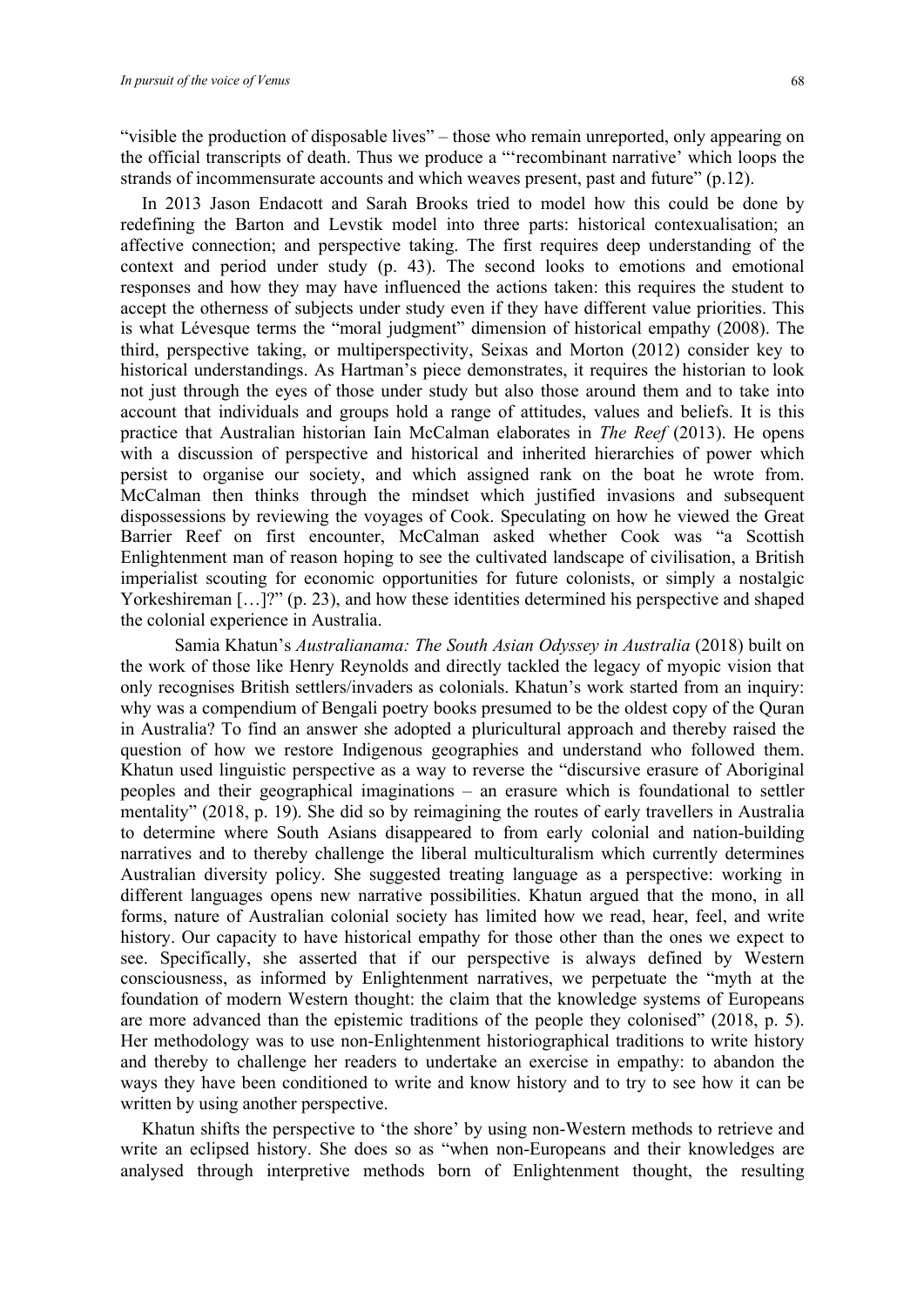scholarship itself systematically works to establish the 'positional superiority of Western knowledge'" (2018, p. 28). Hence, Khatun adds "hearing" and "listening" (2018, p. 171) to the dimensions for historical empathy. In her final chapter "To Hear" she explicitly demonstrates the role that language plays in understanding the perspective of "others" and she adopts a narrative style drawn from Bengali language to close her story. In doing so she abandons the structures of Western linear time narratives and she merges fantasy and reality. Time is circular, stories cross over, the timeline we know is corrupted. Khatun asks us to enter her dream, the imaginary, and to hear/listen as "far more extensive meanings are fleshed out in the imagery of aural discursive traditions" (2018, p. 185). Doing so releases the "colonialmodern historian" from "disciplining archives into tales of progress" open our ears to hear and to listen to the perspective of those on the shore (2018, p. 184). It is this work that Reihana does in her reimaging of the death of Cook.

#### *Emissaries: in pursuit of Venus [infected]*

On 3 February 2018 Reihana's exhibition *Lisa Reihana: Emissaries* [hereafter, *Emissaries*] opened at John Curtin Gallery in Perth, Western Australia following a celebrated showing in the Tese dell'Issolotto at the  $57<sup>th</sup>$  International Art Exhibition – La Biennale di Venezia.<sup>3</sup> Reihana's work visualises the first and early contacts First Nations peoples of Australia, New Zealand, the Pacific and Canada had with Cook and his crew. *Emissaries* and *iPOVi* began with Reihana's encounter with the woodblock designs for *Les Sauvages* at the National Gallery of Australia (Young, 2018) and the scenes of Cook's death and colonial violence drawn from Drops 9 and 10 of the wallpaper comprise the dramatic climax of *iPOVi*. Concerned with perspectives, *Emissaries* opens with an installation of "perspectival tubes" or "spying glasses" – telescopes – which were scientific instruments used by Enlightened explorers. As the viewer squints through their vision is redirected to see figures Nookta people produced in miniature or official correspondence with Mai: fragments of lives disrupted by the violence of colonial exploration. On either side of the installation are oversized portraits of the Hawai'ian Chief Mourner and Joseph Banks, both spectacularly dressed, labelled as emissaries and appearing to channel cosmic energy. To guide the viewer to the room showing *iPOVi*, along the walls are colonial sketches of encounter, Joseph Banks's specimen cases, a section of the Dufour et Cie wallpaper and finally a still produced on glass of Reihana's visual speculation on the action leading to the death of Captain Cook*.*

*iPOVi* shows 25 frames a second and uses green-screen technology to immerse the viewer in lush leitmotif landscapes and to tell 70 vignettes. Faithful to Charvet's wallpaper the wallpaper panorama appears as a nineteenth century Arcadian fantasy which follows the structure of Homer's *Odyssey*. The perspective is First Nations, reimagining what have happened when Cook and his crews met people from Nootka Sound, Ra'iātea, Tonga, Tahiti, Vanauatu, Hawai'i, Aotearoa, New Caledonia, Marquesas Islands, Australia, and Palau. Mai and the other (and preferred) Ra'iātean refugee Cook took on his voyages, Tupaia, are constants in *iPOVi*, and they appear together draped in brilliantly white bark cloth, "noble savages". As Rhana Devenport, the Curator of *Emissaries* for NZ Venice, concludes her Preface, in Reihana's work "The Pacific Ocean […] becomes a bed of actions for speculations on human behaviour. Greetings, exchanges, ceremonies, taints, misunderstandings, violence and untold intimacies entwine and unravel" (2017a, p. 12).

Cook and Banks are shown using new scientific knowledges and technologies to observe and record the transit of Venus in the Southern skies. However, it is not clear this is the Venus they seek: it also refers to name given to Tahiti by Bougainville, "New Cythera", which directly alludes to the birthplace of Aphrodite of Venus, the goddess of love (Devenport, 2017a, p. 10). In the vignettes we see Banks actively pursue Hawai'ian women.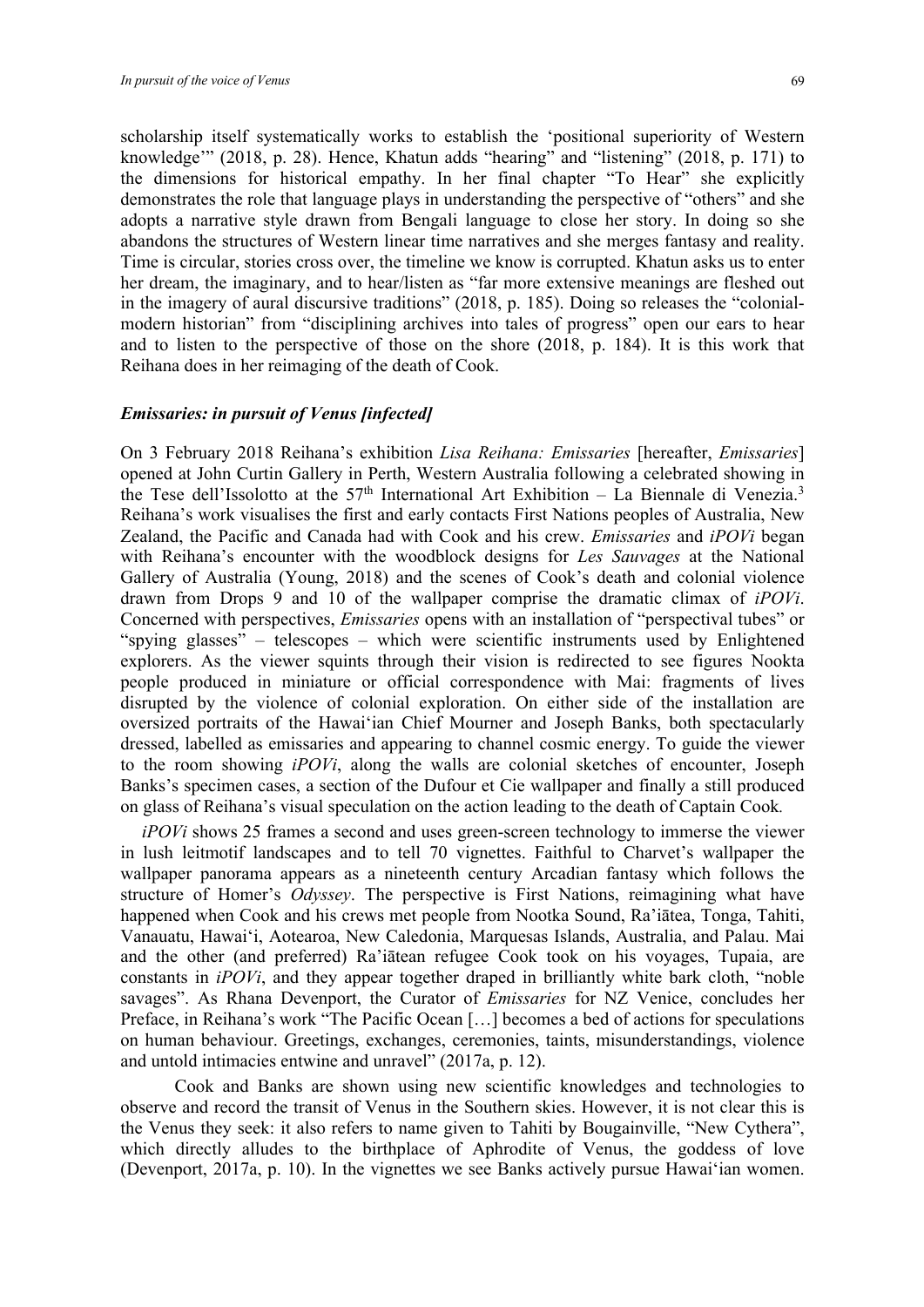His sex is unmistakeable, and on display through his amorous actions. Cook is not so clear and his breeches are pulled down to register his sex, alluding to the fact that in the Pacific, Cook's sexual identity and gender were often questioned. Some vignettes focus on the consequences of contact. In one scene a marine is flogged to the horror of those watching. Looking closely we can see the syphilis blooms on his skin, raising the suggestion that Cook ordered the flogging to try to prevent the spread of disease. By contrast, we also see First Nations men act out childbirth and breastfeeding much hilarity for all to see. The lesson is clear: intercourse has infectious consequences.

As she "explores, disrupts and reimagines notions of power, gender and representation [...] Reihana's artwork 'recalibrates' accepted understandings and assumed truths" (Tamati-Quennell, 2017, p. 134). Reihana's point is that the most virulent infection was spread by the colonial gaze, which has meant that "cultural histories and identities have been distorted in the South Pacific" (Young, 2018, p.149). However, as Devenport astutely recognises, Reihana's work "is not a nostalgic revisiting or a righting/re-writing of wrongs; rather, it opens fissures in codified representation and the colonial impulse to explore directly the intentions and possibilities of human encounter and exchange" (Devenport, 2017b, 23). Instead the panorama loops in an anarchic fashion and events that took place before the arrival of the Europeans follow Cook's death, there is repetition of dancing and action sequences. Reihana plays with notions of time and progress in this sequence and throughout by adopting *Tā-Vā*, a theory of time and space used across the Pacific. This is something most clearly demonstrated in *iPOVi* in the flag-raising ceremony scenes. Disordering the narrative, she shows a series of vignettes which show marines unfurl a flag and raise it, each at different stages of completion. The vignettes are not in order and so our understanding of linear progression is disrupted. So is meaning: we expect the flag to be the Union Jack. Eventually, when revealed we can identify it through the American, British and Hawai'ian symbols as the *Ka Hae Hawai*'*i.* The flag was commissioned in the early 1800s by King Kamehameha I and officially adopted in 1845 to represent Hawai'i as an independent, cosmopolitan kingdom. In the 1970s the flag was an icon of the Native Hawai'ian Sovereignty Movement. Here, Reihana disturbs temporal sequence and brings the history she is telling into the present, connecting to post-colonial movements and to the struggles of other First Nations people who in spatial rupture recur in the vignettes on their home territories.

#### **The death of Cook?**

Throughout *iPOVi* Reihana presents Cook as the "inquisitive and acquisitive explorer" (Devenport, 2017b, p. 23) and it is the intent displayed by him and his crew to possess which changes the mood as in the Arcadian fantasy the scenes of paradise drop away quite abruptly and are replaced by unrest, discomfort and violence. Cook's death or "THE site of rupture" as Reihana terms it (Looser, 2017, p. 456) is presented as a misunderstanding, which is made clear in the actions which follow. In the next episode the panorama shows a Hawai'ian *ali'i* deliver Cook's hat and thigh bone:

**'**This was seen as a horrific thing from the crew's perspective,' Reihana says, 'but the way it was wrapped and handed over was honorific: the hat is very important because it's next to your head, which in the Pacific culture is very revered. The thigh is also a revered part of the body.' (Reihana in Jefferson, 2018)

By offering this alternative interpretation, Reihana contests what could be interpreted as horrifying cannibalism. Here Reihana points to what she is most concerned with is how the spectre of colonialism and the language of the Enlightenment has – quite literally – infected out point of view, our reading of actions and so to urge a new perspective the viewer's gaze is repositioned and refocused (Smallman, 2018). The perspective Reihana employs is "tangata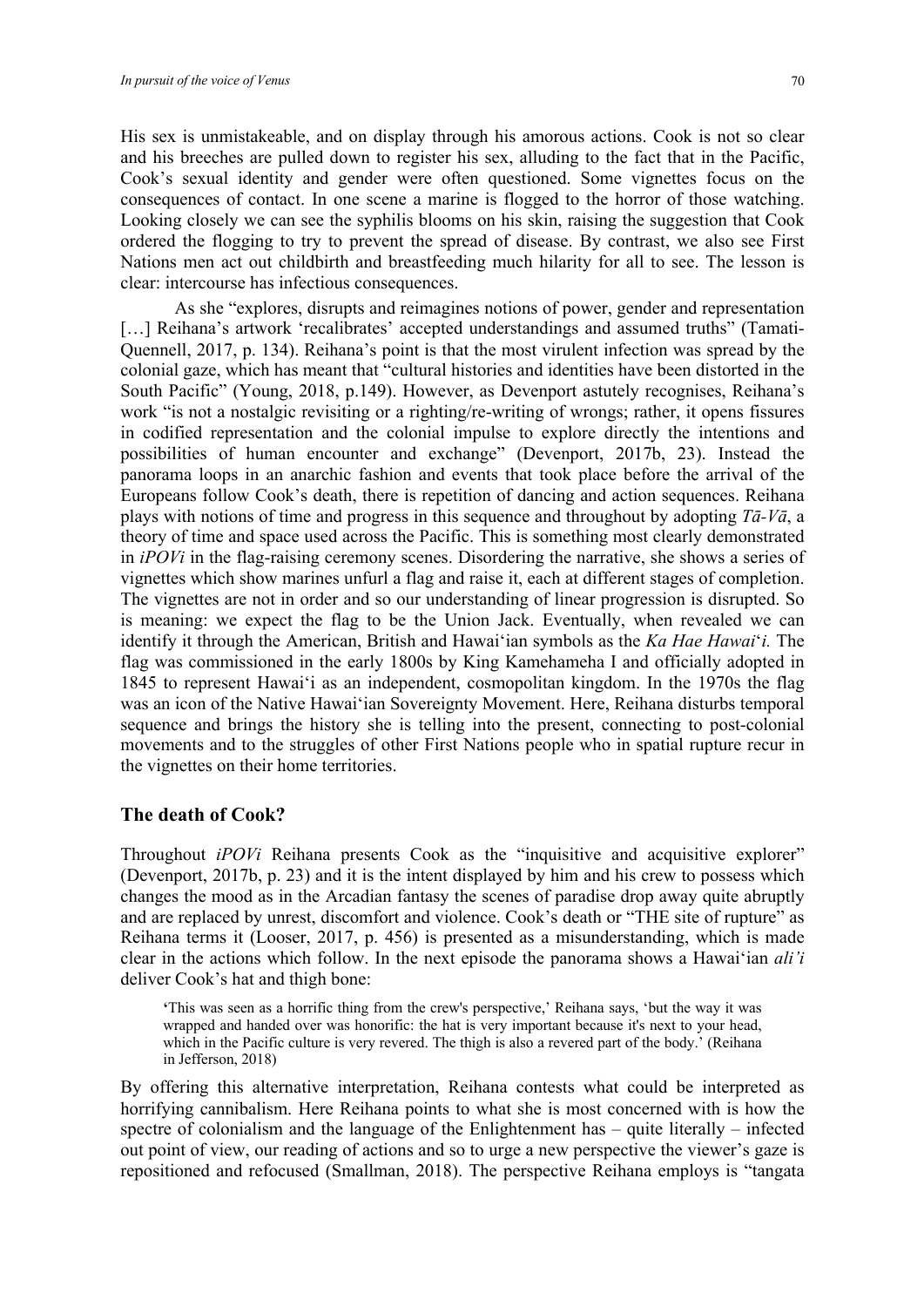whenua view": we always see from the point of view of the Indigenous people who are receiving foreign visitors (Looser, 2017, p. 457). This literal seeing as others do is enacted in the second 32-minute cycle of *iPOVi.* This time Cook does not simply lose his breeches momentarily, instead he is exchanged and played by a woman.

Reihana shifts our perspective from being determined by the "view from the boat" and widens it to include the "view from the shore" by telling the story from First Nations perspective and she builds empathy by employing the perspective of language. Accompanying the tableau of perspectives in *iPOVi* is the soundscape by James Pinker, which changes the mood as in the Arcadian fantasy the scenes of paradise drop away quite abruptly and are replaced by unrest, discomfort and violence. Through his soundscape echoes the sounds of birds, drumming, singing and gentle voices in several languages of the Pacific. No translation is provided; we are asked to hear them. The pacific soundscape is interrupted by a "cyclical phrase from […] Bach", the sound of Western Civilisation (Clifford, 2017, p. 1270). Finally, the intent to possess is echoed into the soundscape by the rhythmic tick of Cook's clock, which he took on the second and third voyages. By listening and hearing we obtain understanding as we begin to know the stories of those we could perhaps see but do not give voice to as they do speak in the language of the "world navigator, explorer or trader" (ACARA, n.d., ACHASSK084).

#### **Changing the language of empathy in the classroom**

In conclusion, the work of Reihana, following Khatun and Hartman, indicates that to decolonise the archive and our perspective we need to do more than to simply "find" the hidden histories. Reihana indicates this by analysing multiple narratives and questioning the roles each plays in contemporary society, cycling the past into the present as she does in the flag raising ceremony scenes. Reihana asks us to question the silences and the forgotten, the stories and perspectives that are unseen or not understood, so that the relevance of history and historical constructions to their present becomes clear. However, and drawing on Hartman, our efforts should be to do more than return "Venus" to the world: we also need to hear her and listen to her. We can hear her voice as well as the voice of the explorer. In *iPOVi* Reihana is seeking to unsettle and trouble the ways in which we receive and accept Enlightenment knowledges. By recalibrating what we may have previously thought were established histories we also disrupt our understandings of the Enlightenment legacies of race and colonialism and how they are embedded in our quotidian actions, understandings and practices. She asks us to question: does the Enlightenment and the speculative language of colonialism infect our vision? Reihana engages with contested histories and divided memories by asking the viewer to question what guides their perspective or point of view. Finally, she asks up to listen and to hear. The see from the perspective of the "Other" is not enough. We must also hear them and listen, giving weight to their story and not privileging that of the dominant as that is the one we know how to hear. When taken into the HASS and/or History classroom as an approach for perspective and empathy, it means agency is also voice. That our classrooms as decolonised spaces need to be linguistically and culturally pluralist. Using this empathic device might help build pluricultural History or Humanities and Social Sciences (HASS) learning spaces in which all can listen and all can speak to be heard.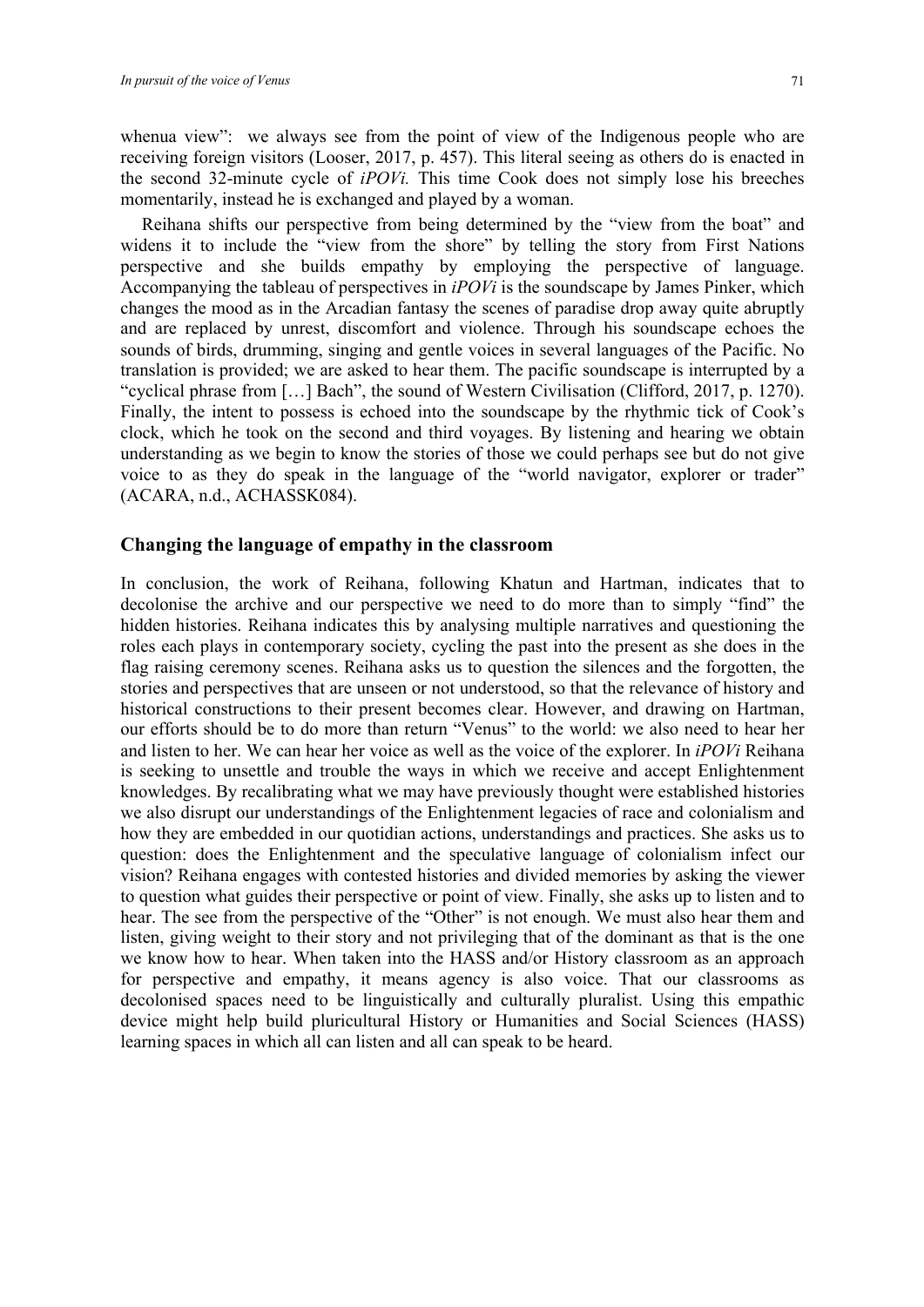#### **References**

- Australian Curriculum Assessment and Reporting Authority. (2019). *The Australian Curriculum: HASS, Year 4, How people, places and environments interact, past and present, (ACHASSK084)*. https://www.australiancurriculum.edu.au/Search/?q=ACHASSK084
- Allender, T., Clark, A., Parkes, R. (eds). (2019). *Historical Thinking for History Teachers: A new approach to engaging students and developing historical consciousness*. Allen and Unwin.
- Bartolozzi, F. Byrne, W. after John Webber. (1784) *The Death of Captain Cook* (engraving). Art Gallery of NSW.
- Barton, K. & Levstik, L. (2004) *Teaching History for the Common Good*. Erlbaum.
- Beaglehole, J.C. (Ed.) (2017). *The Journals of Captain James Cook on his Voyages of Discovery: Volume III, Part I: The Voyage of the Resolution and Discovery 1776-1780.* Routledge.
- Bioletti, S., Ranson, D. and Peel, R. (2008). *Les Sauvages de la Mer Pacifique*. Made in Mâcon: Investigations into the production of wallpaper. *Australian Institute for the Conservation of Cultural Material National Conference*. https://nga.gov.au/conservation/paper/lessauv.cfm
- Borofsky, R. (1997) "Cook, Lono, Obeyesekere, and Sahlins," *Current Anthropology*. 38(2), 255-282. https://doi.org/10.1086/204608
- Carr, E.H. (1961) *What Is History?* Penguin.
- Carter, H. B. (2001). Note on the Drawings by an Unknown Artist from the Voyage of HMS *Endeavour*. In M. Lincoln (Ed.), *Science and Exploration in the Pacific: European Voyages to the Southern Oceans in the Eighteenth Century (pp. 133-149). Boyell &* Brewer.
- Clifford, A. (2017). Unmuting History: A Polyphonic Tableau. In Auckland Art Gallery (Ed.), *Lisa Reihana: Emissaries* (pp. 124-130). Auckland Art Gallery Toi o Tāmaki.
- Cook, J. (1784). *A voyage to the Pacific Ocean: undertaken, by the command of His Majesty, for making discoveries in the northern hemisphere ... : performed under the direction of Captains Cook, Clerke, and Gore, in His Majesty's ships the Resolution and Discovery : in the years 1776, 1777, 1778, 1779, and 1780 / Vol. I and II written by James Cook ; vol. III by James King.* W. and A. Strahan.
- Currie, N. E. (2005). *Constructing Colonial Discourse: Cook at Nootka Sound, 1778.* McGill-Queen's Press.
- Daws, G. (1968) *Shoal of time: A history of the Hawaiian Islands*. Macmillan.
- Devenport, R. (2017b). Emissaries: A New Pacific of the Past for Tomorrow. In Auckland Art Gallery (Ed.), *Lisa Reihana: Emissaries* (pp. 14-30). Auckland Art Gallery Toi o Tāmaki.
- Devenport, R. (2017a). Preface. In Auckland Art Gallery (Ed.), *Lisa Reihana: Emissaries*  (pp. 10-14). Auckland Art Gallery Toi o Tāmaki.
- Domercq, J. (2013). "A Hero's Death". *Apollo*. 178(611), 44-50.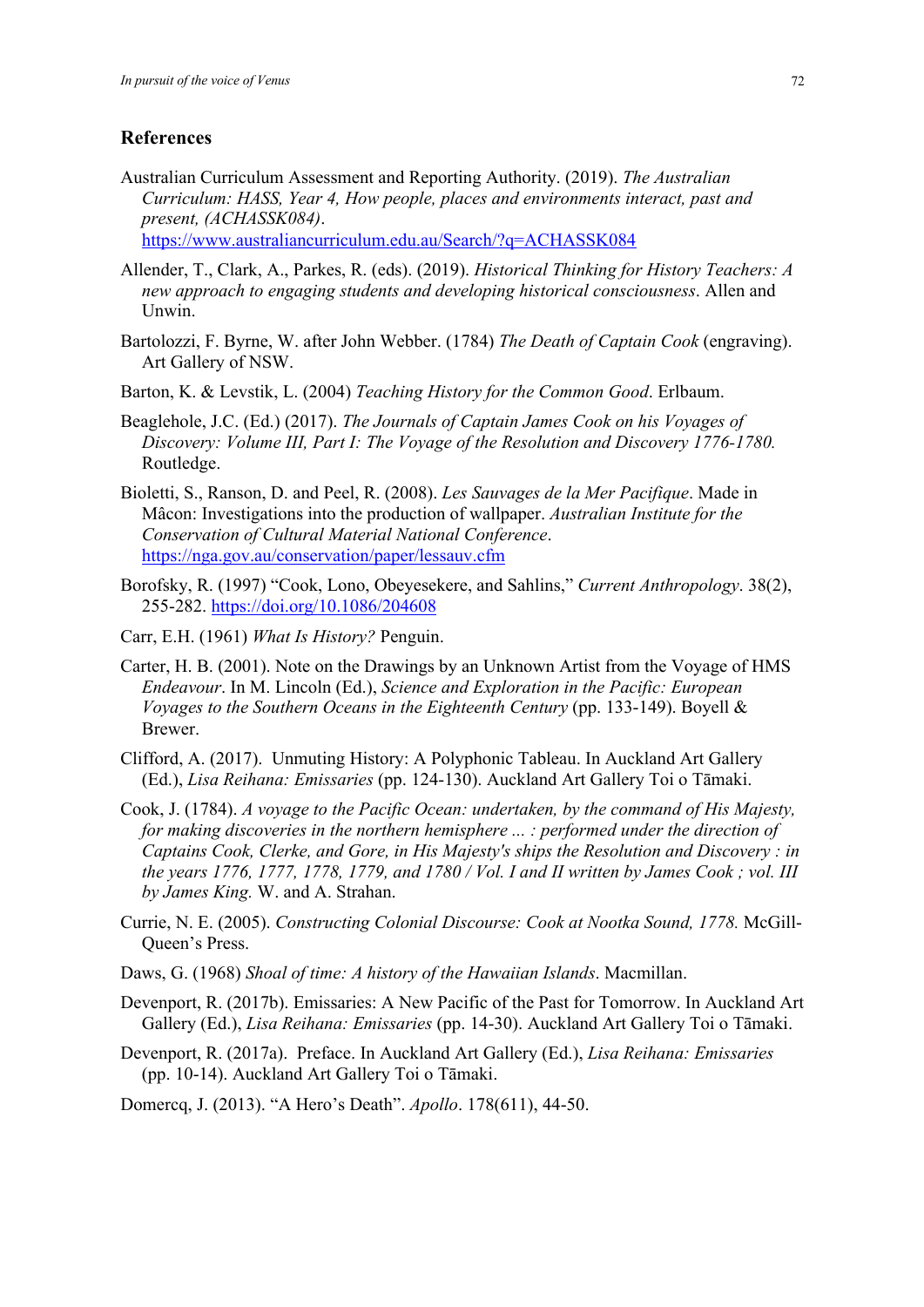- Dufour, J. et Cie, Charvet, J-G. Les Sauvages de la Mer Pacifique 1805 (woodblock, printed in colour, from multiple blocks; hand-painted gouache through stencils). National Gallery of Australia
- Endacott, J., & Brooks, S. (2013). An Updated Theoretical and Practical Model for Promoting Historical Empathy. *Social Studies Research and Practice*, 8, 41-58.
- Frame, W. The third voyage of James Cook. The Voyages of Captain James Cook. *British Library*. https://www.bl.uk/the-voyages-of-captain-james-cook/articles/the-third-voyageof-james-cook
- Fullagher, K. (2019). Rethinking foundational histories. *Portrait Magazine*. 61. https://www.portrait.gov.au/magazines/61/rethinking-foundational-histories
- Hartman, S. (2008). Venus in Two Acts. *Small Axe 12*(2), 1–14. https://read.dukeupress.edu/small-axe/article/12/2/1/32332/Venus-in-Two-Acts
- Howe, K.R. (1996) Review article: The making of cook's death. *The Journal of Pacific History 31*(1), 108-118, DOI: 10.1080/00223349608572810
- Jefferson, D. (2018). Lisa Reihana: a monumental, immersive new artwork reanimates the story of Captain Cook and first contact. *ABC Arts*. 31 January. https://www.abc.net.au/news/2018-01-31/lisa-reihana-in-pursuit-of-venus-reimaginesaustralian-history/9376114
- John Curtin Gallery. (2018 ) *Lisa Reihana: Emissaries*. Perth, Western Australia. https://jcg.curtin.edu.au/emissaries-lisa-reihana/
- Joppien, R. (1992). John Webber. *Design & Art Australia Online*. https://www.daao.org.au/bio/john-webber/biography/
- Khatun, S. (2018). *Australianama: The South Asian Odyssey in Australia*. Oxford University Press.
- Kornfeld, E. (1992). "The Power of Empathy: A Feminist, Multicultural Approach to Historical Pedagogy". *The History Teacher 26*(1), 23-31.
- Lévesque, S. (2008). *Thinking Historically, Educating Students for the Twenty-First Century*. University of Toronto Press.
- Looser, D. (2017). Viewing Time and the Other: Visualizing Cross-Cultural and Trans-Temporal Encounters in Lisa Reihana's in Pursuit of Venus [infected]. *Theatre Journal 69*(4), 449-475.
- McCalman, I. (2016) *The Reef: The Great Barrier Reef in Twelve Extraordinary Tales*. Penguin.
- Nepia, M. (2017). About the Artist: Lisa Reihana. *The Contemporary Pacific 29*(1), VII-XVI. https://doi:10.1353/cp.2017.0000.
- Obeyesekere, G. (1992) *The apotheosis of James Cook : European mythmaking in the Pacific*. Princeton University Press.
- Reynolds, H. (1972). *Aborigines and Settlers: the Australian Experience, 1788–1939*. Cassell Australia Limited.
- Riley, K. L. (1998). "Historical empathy and the Holocaust: Theory into practice". *International Journal of Social Education 13*(1), 32-42.
- Ryan, L. (1981). *The Aboriginal Tasmanians*. UQ Press.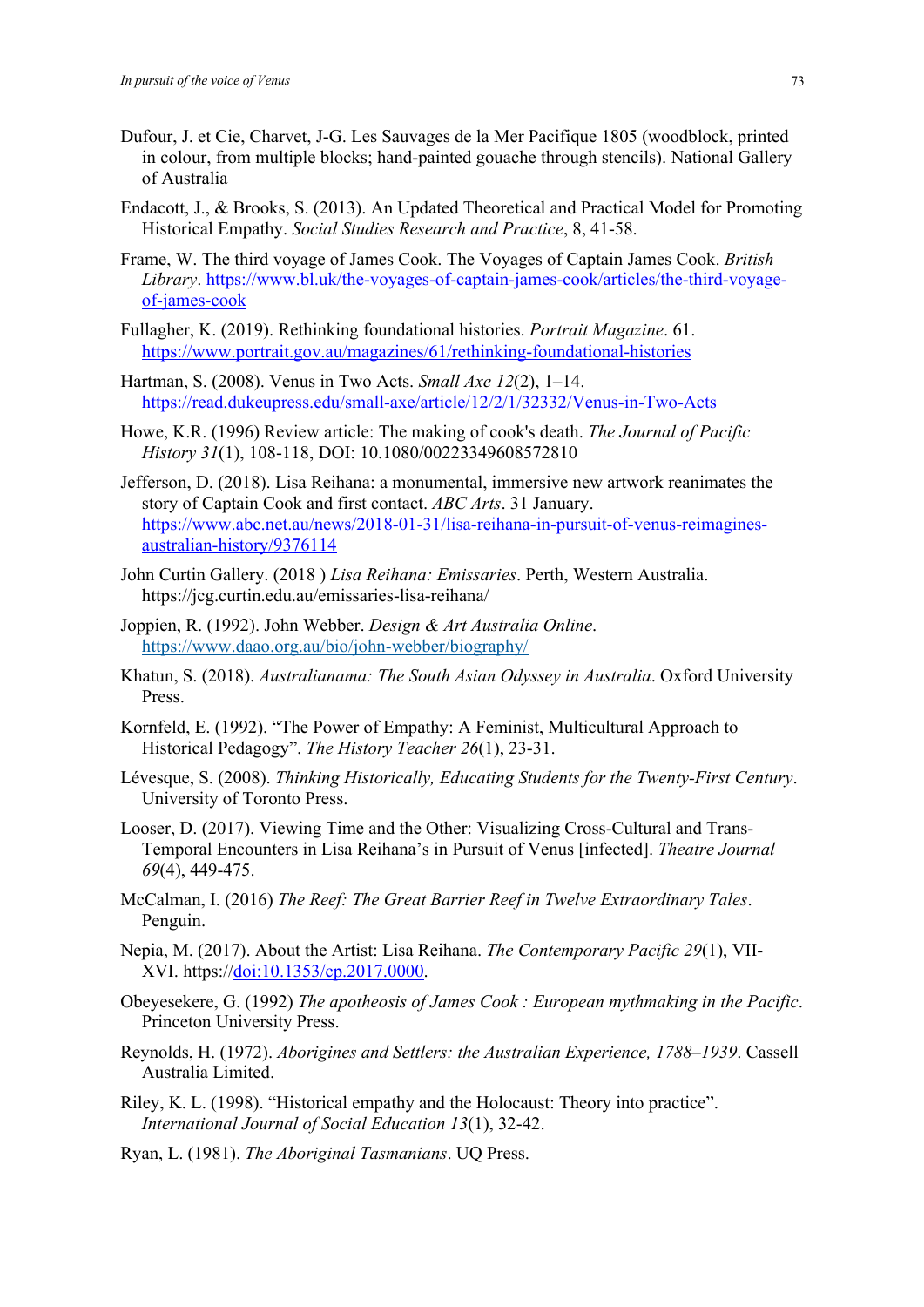- Stanner, W.E.H. (1969). *After the dreaming: black and white Australians: an anthropologist's view*. Australian Broadcasting Commission.
- Sahlins, M. (1995) *How "Natives" Think About Captain Cook, For Example.* University of Chicago Press.
- Seixas, P. (2000) Schweigen! Die Kinder! or Does Postmodern History Have a Place in the Schools?. In P. Stearns, P. Seixas & S. S. Wineburg (Eds.) *Knowing, Teaching and Learning History: National and International Perspectives* (pp. 19-37). New York University Press.
- Seixas, P. and Morton, T. (2012) *The big six historical thinking concepts*. Toronto: Nelson Publishing.
- Smallman, E. (2018). Interview: Why I made Captain Cook lose his breeches: Lisa Reihana on her colonial video epic. *The Guardian*. Oct. 16. https://www.theguardian.com/artanddesign/2018/oct/15/lisa-reihana-in-pursuit-of-venusinfected-oceania-royal-academy-london
- Thomas, N. (2017). Lisa Reihana: Encounters in Oceania [online]. *Artlink 37*(2), 22-27. https://search.informit.com.au/documentSummary;dn=848432157030814;res=IELAPA
- Webb, V. (2015). Re-animating encounter: Lisa Reihana's in pursuit of Venus [infected] [online]. *Art Monthly Australia*, 285, 20-23. https://search.informit.com.au/documentSummary;dn=558098885541337;res=IELLCC
- Webb, V. (2017). *Les Sauvages de la Mer Pacifique:* A Decorative Composition in Wallpaper. In Auckland Art Gallery (Ed.), *Lisa Reihana: Emissaries* (pp. 116-124). Auckland, Aotearoa New Zealand: Auckland Art Gallery Toi o Tāmaki.
- Webber, J. (1781) *The Death of Captain Cook* (oil painting). State Library of New South Wales.
- White, R. (1981) *Inventing Australia: images and identity 1688-1980*. Allen & Unwin.
- Yeager, Elizabeth Anne, Tim Anderson, James Winston Morris, Scott Maley and Stuart David Foster. (1998). "Why People in the Past Acted as They Did: An Exploratory Study in Historical Empathy." *International Journal of Social Education 13*, 8-24.
- Young, M. (2018). Review(s) of: Lisa Reihana: Cinemania, Campbelltown Arts Centre, Sydney. *Art Asia Pacific* 107*,*149. https://search-informit-comau.dbgw.lis.curtin.edu.au/documentSummary;dn=407905764819977;res=IELHSS

### **Endnotes**

<sup>&</sup>lt;sup>1</sup> A small rowing boat used by naval vessel in the eighteenth century for day trips.

<sup>&</sup>lt;sup>2</sup> A print made using acid to etch copper plate to create tonal effects. Please see here for full definition: https://www.tate.org.uk/art/art-terms/a/aquatint

<sup>&</sup>lt;sup>3</sup> Please see the exhibition page for the John Curtin Gallery here: https://jcg.curtin.edu.au/emissaries-lisa-reihana/. For an extract of the work, see 'Lisa Reihana: in Pursuit of Venus [Infected]', Auckland Art Gallery Toi o Tāmaki, 20 July 2015, https://youtu.be/WmMRF5nw9UI.